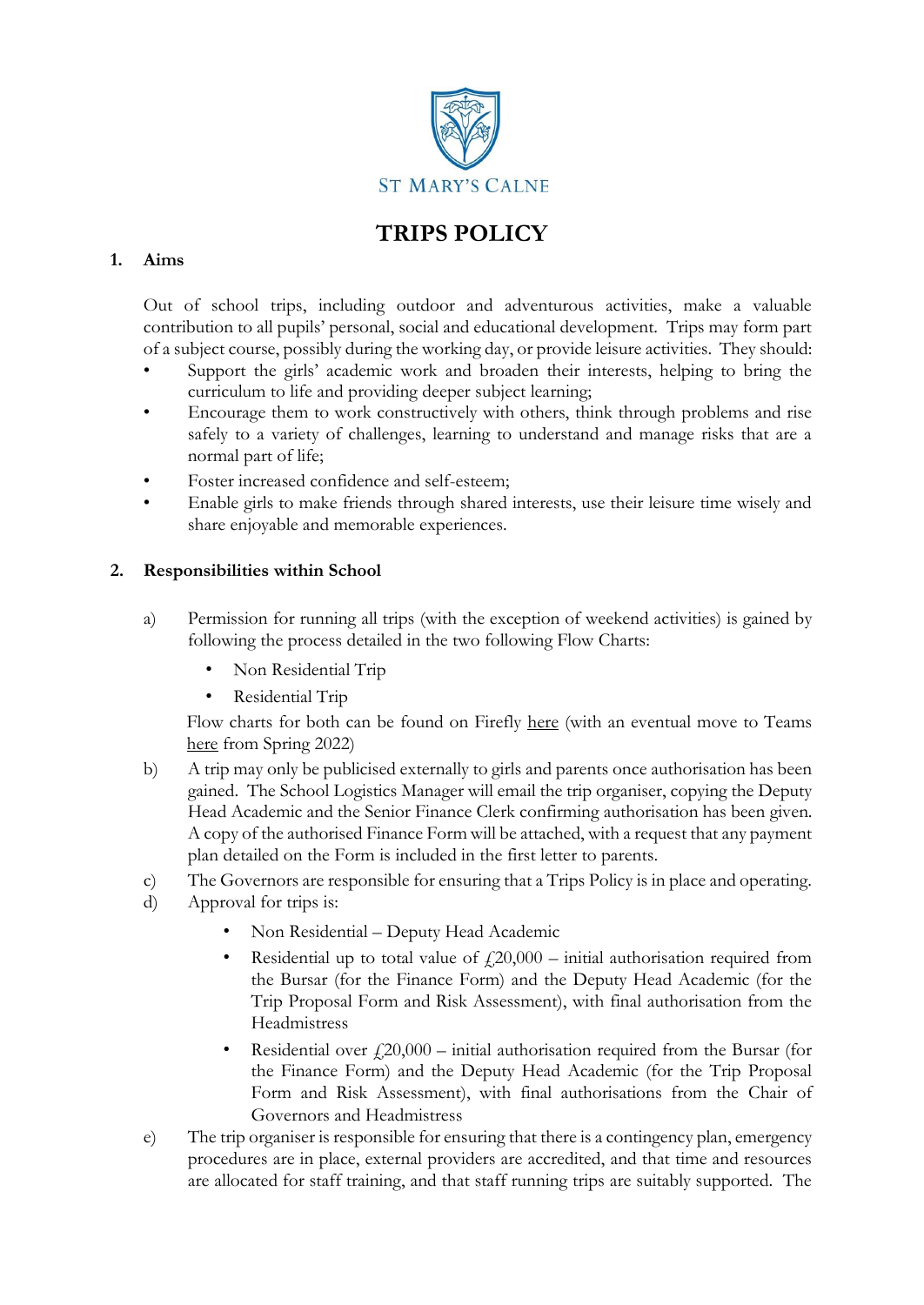school has an Educational Visits Co-ordinator (the EVC) to assist with this process (currently the Deputy Head Academic).

- f) The EVC (along with guidance from the School Logistics Manager) is responsible for ensuring that trips meet the Governors' and School's requirements. They must be satisfied that the visits are organised efficiently, paying particular attention to:
	- safety,
	- supervision ratios,
	- vetting of any volunteers,
	- the code of behaviour,
	- information supplied to girls and parents,
	- the provision of information in school

The EVC should also organise training and induction as necessary, review procedures, monitor practice and have access to records of visits, accidents and incidents.

- g) The Bursary provides information/guidance on insurance, billing and collecting money from parents. The Bursar or his appointee, currently the School Logistics Manager, advises on requirements for staff who will be driving school vehicles and must be contacted on the Accident/Incident Mobile in the event of something happening with, or involving, the school vehicles during the trip. This is in addition to point i) below.
- h) The trip organiser has responsibility for planning, organising and running the trip and is responsible for ensuring that the pupils are prepared and supervised in such a way as to promote good behaviour in accordance with the aims and ethos of the school.
- i) In the event of an accident the most senior member of staff will take charge.

### **3. Planning Visits and Assessing Risks**

- a) Off site visits inevitably carry some element of risk, as does every day life; we aim to provide a suitably safe and structured framework within which girls and staff can benefit fully from the wide range of activities offered and learn to become risk aware, not risk averse.
- b) Each trip should have a clearly identified purpose with an activity programme suited to the age, experience, needs and abilities of the girls involved.
- c) Common sense should be used in assessing and managing the risks involved in any activity and in taking appropriate measures to control them. A written risk assessment is required for every trip. Risk Assessment Pro Formas can be found [here](https://teams.microsoft.com/l/channel/19%3aea9ad28076d54e8390c1171696fd9774%40thread.tacv2/Risk%2520Management?groupId=1b63bb80-924d-4d4e-abbe-af78d626fa5d&tenantId=1331394a-5c17-48ba-afc6-5deda872615c) in the Risk Management Channel on Teams.
- d) Further research on trip safety may be necessary, as may a pre-trip visit that should be properly supported by the EVC.
- e) **Terrorism:** Special attention should be taken of the section within the Risk Assessment regarding Terrorism, and staff should follow the links provided within to discover levels of threat at the destination of the trip. It is essential that advice given by the local country/area is followed, and if necessary, a trip should be cancelled if it is felt that it would not be safe to go.
- f) The Activity Centres (Young Persons' Safety) Act and the Adventure Activities Licensing Regulations 1996 and 2004 make it a legal requirement for providers of certain adventure activities for young people to undergo an inspection of their safety management systems and hold a licence. Licensing only applies to those who offer activities to young people under the age of 18 years and who operate in a commercial manner. Generally, licensing only applies to these activities when they are done in remote or isolated places. For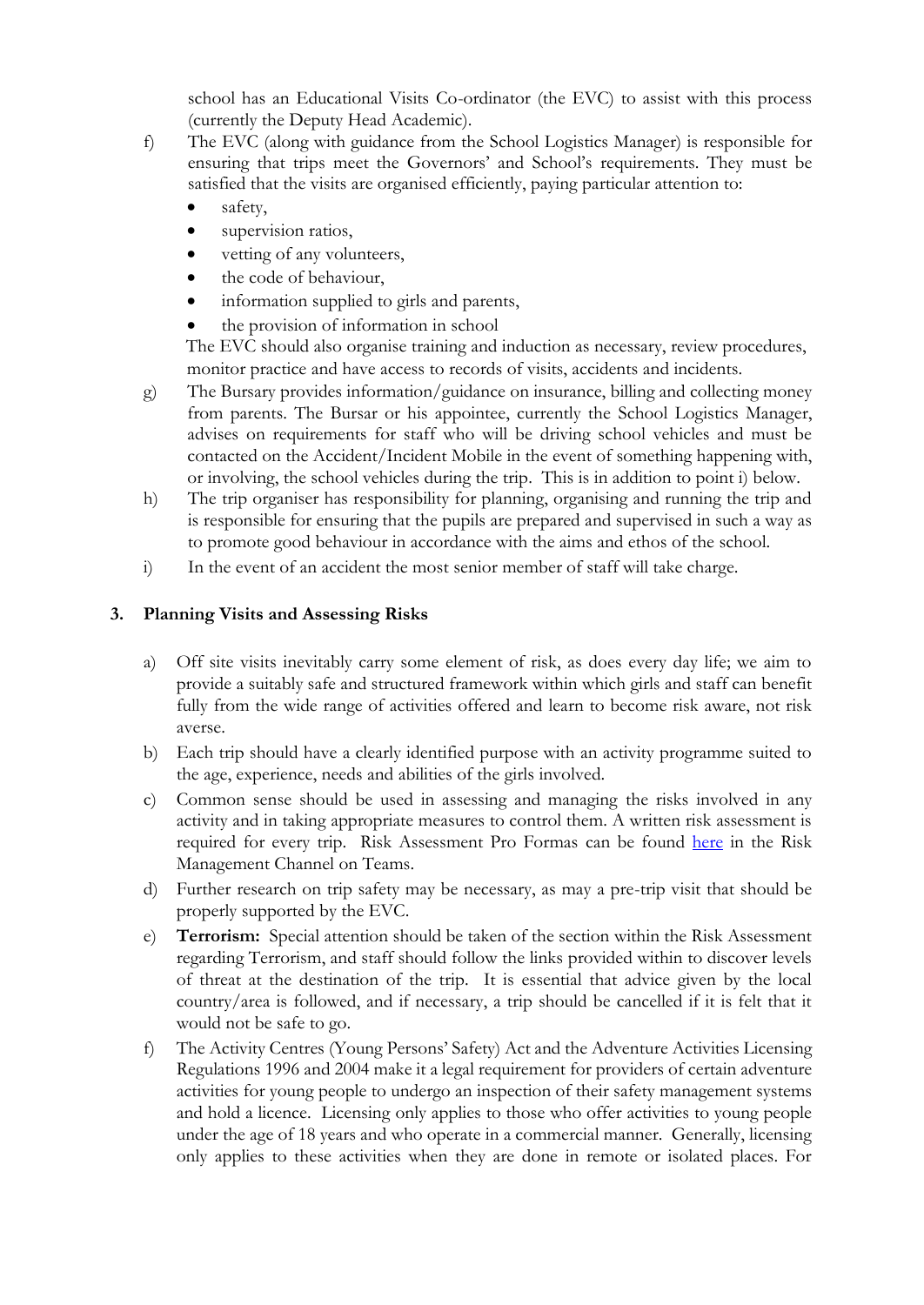example, climbing on natural terrain requires a licence but climbing on a purpose-built climbing wall does not.

- g) If a new centre is to be used it should first be checked thoroughly. For further information refer to the Adventure Activities Licensing website at [https://www.hse.gov.uk/aala/index.htm.](https://www.hse.gov.uk/aala/index.htm)
- h) Details of the insurance cover can be made available to parents and if they wish.
- i) **Illness prior to the trip:** Any pupil exhibiting symptoms of illness or who has a temperature above 38○C should not be allowed to go on the trip. Staff should check the temperatures of all pupils before departing from school.

## **4. Staffing: Our Duty of Care**

- a) All staff accompanying a trip have a duty of care to the girls. They must provide welfare, support and supervision throughout the trip and, whilst acting in loco parentis, must care for the girls as a parent would.
- b) The age of the pupil and the nature and location of the activity help determine staffing ratios and the degree of supervision required. Suggested ratios by year group are available at the top of the Risk Assessment pro formas.
- c) All school staff and volunteers are DBS checked by St Mary's.
- d) Staff supervising the girls on trips should ensure that their behaviour and actions are, at all times, fully in compliance with good safeguarding practices.
- e) School policy regarding alcohol and staff on trips is that no alcohol is to be consumed by staff in charge of St Mary's students. Exceptions to this can only be when there are sufficient staff on the trip to allow some staff to have alcohol with their evening meal (no more than 2 units), leaving remaining staff in charge of the students. This must be written into the Risk Assessment in the relevant section.
- f) Less experienced staff should work alongside those with more experience to develop competence in running off-site trips.
- g) Staff accompanying the trip should ideally know the girls and be suitably competent and experienced.
- h) Adventurous trips may require staff to hold a specialist National Governing Body (NGB) qualification or the use of an external provider who is suitably qualified.
- i) For outdoor trips there must be a member of staff with the St Mary's standard First Aid qualification and, where swimming is involved, there should be a qualified lifeguard (not necessarily a member of school staff).
- j) Opportunities for CPD should enable staff to improve their competence and qualifications to ensure that they have a good, practical understanding of the effective management of risks on the trips.

## **5. Preparing the Girls**

- a) Girls must receive the training and instruction that are necessary to ensure their safety and wellbeing on the trip and must know what kit is needed and how to use any specialist items. Particular consideration should be given to the training, instruction, kit, programme and supervision of girls with special and medical needs, learning difficulties and/or disabilities.
- b) Girls should know and understand the ground rules for each visit and the requirements necessary for the smooth running of the trip. Preparation should cover safety, legal and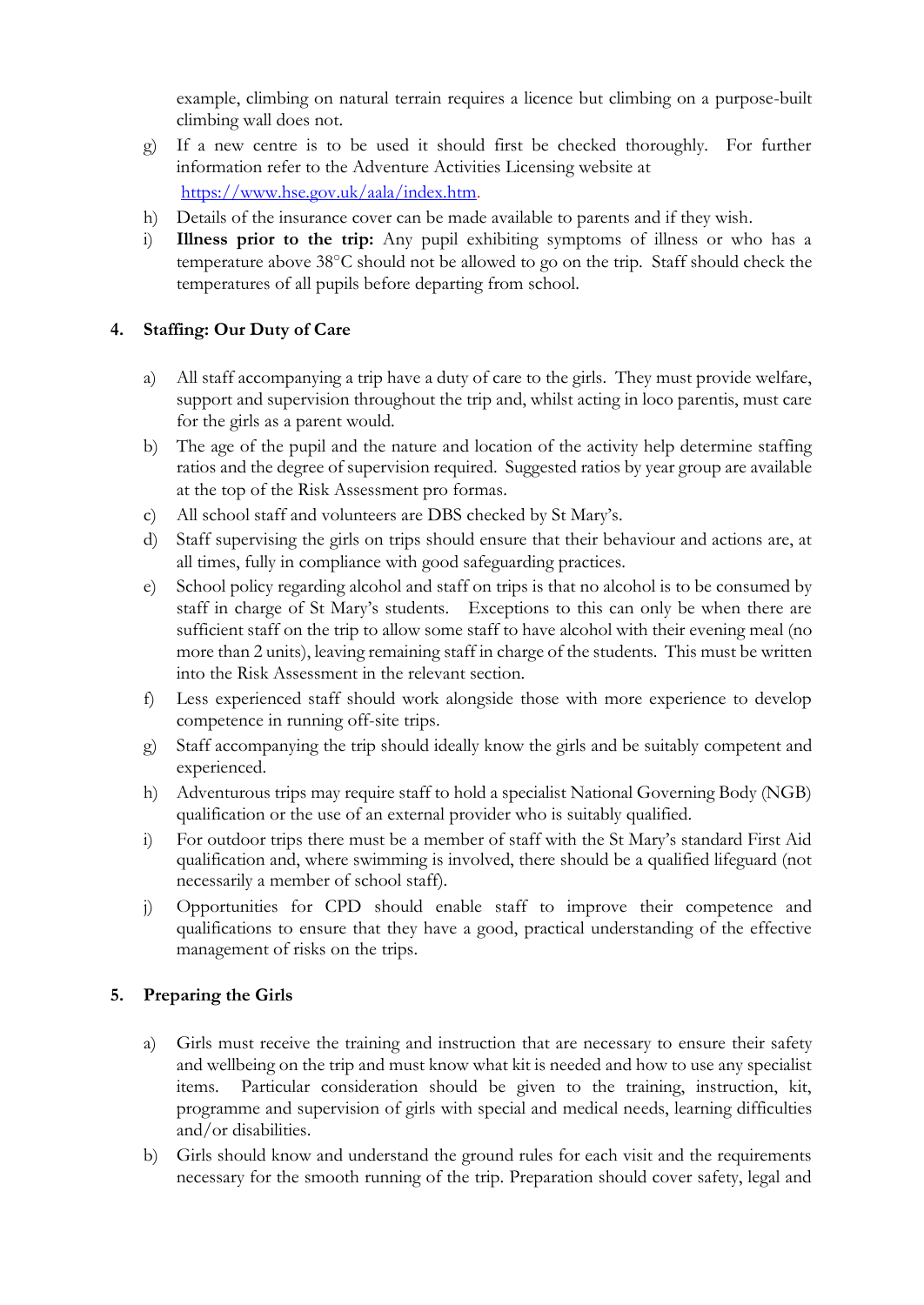where appropriate environmental and cultural issues, as well as the standards of behaviour expected by the school and any centre used, promoting good behaviour in accordance with the aims and ethos of the school.

c) For adventurous and residential trips there should be a written Code of Conduct that should include the school's policy with regard to alcohol, which is that no alcohol is to be consumed by any students on residential trips under any circumstances. This should be signed by parents on behalf of their daughters and will be provided as a form on the Parent Portal.

## **6. Information to Parents**

- a) Parents give blanket permission for non residential curriculum and cultural trips, games matches and weekend activities costing no more than an accepted amount, currently £30.00, when their daughter joins St Mary's. They will be informed of these trips via the school website, parent portal, calendar, termly weekend programme and/or eLily and are able to request that their daughter does not participate.
- b) For trips of a value of more than  $\ell$  30.00, adventurous and residential trips our policy is that we should write to parents and request written permission for their daughter to participate each time.
- c) A meeting for parents might be considered appropriate for residential trips.

### **7. Accidents and Emergencies**

- a) On each visit there should be a clear and known action plan for accidents and emergencies, so that they are managed as calmly and effectively as possible.
- b) All staff must have an accessible list of participants with them throughout the trip. They should also have a pre-arranged emergency school contact phone number, e.g. the school office or a senior staff contact at school.
- c) On residential trips, the trip organiser must also carry an emergency information pack including contact details and Next of Kin information, including for all adults on the trip.
- d) On residential trips, designated contact staff should have access to the trip's Emergency File, normally kept in the School Office during term time trips and by the designated Senior Staff contact for holiday trips.
- e) Contact with the parents of a very seriously injured girl should be made via the Headmistress or the most senior member of staff available.
- f) All accidents/incidents and lessons learned should be recorded and reported promptly and systematically on return from the trip. Staff should complete a Serious Incident Report form (SIR) which can be found [here](https://teams.microsoft.com/l/channel/19%3aea9ad28076d54e8390c1171696fd9774%40thread.tacv2/Risk%2520Management?groupId=1b63bb80-924d-4d4e-abbe-af78d626fa5d&tenantId=1331394a-5c17-48ba-afc6-5deda872615c) in the Risk Management Channel on Teams (subject to wifi/data access this should be completed at the time of the incident). The form should be forwarded to the Health Centre, regardless of whether they have been involved or not, and they will record any relevant details, actioning as necessary. The form will then be passed to the Bursar, who will keep it on file. All SIRs are discussed at regular Risk Management Team Meetings, with agreed additional actions/follow ups being recorded and actioned as necessary. Staff should keep a copy of the submitted form on the trip file for future reference if necessary.